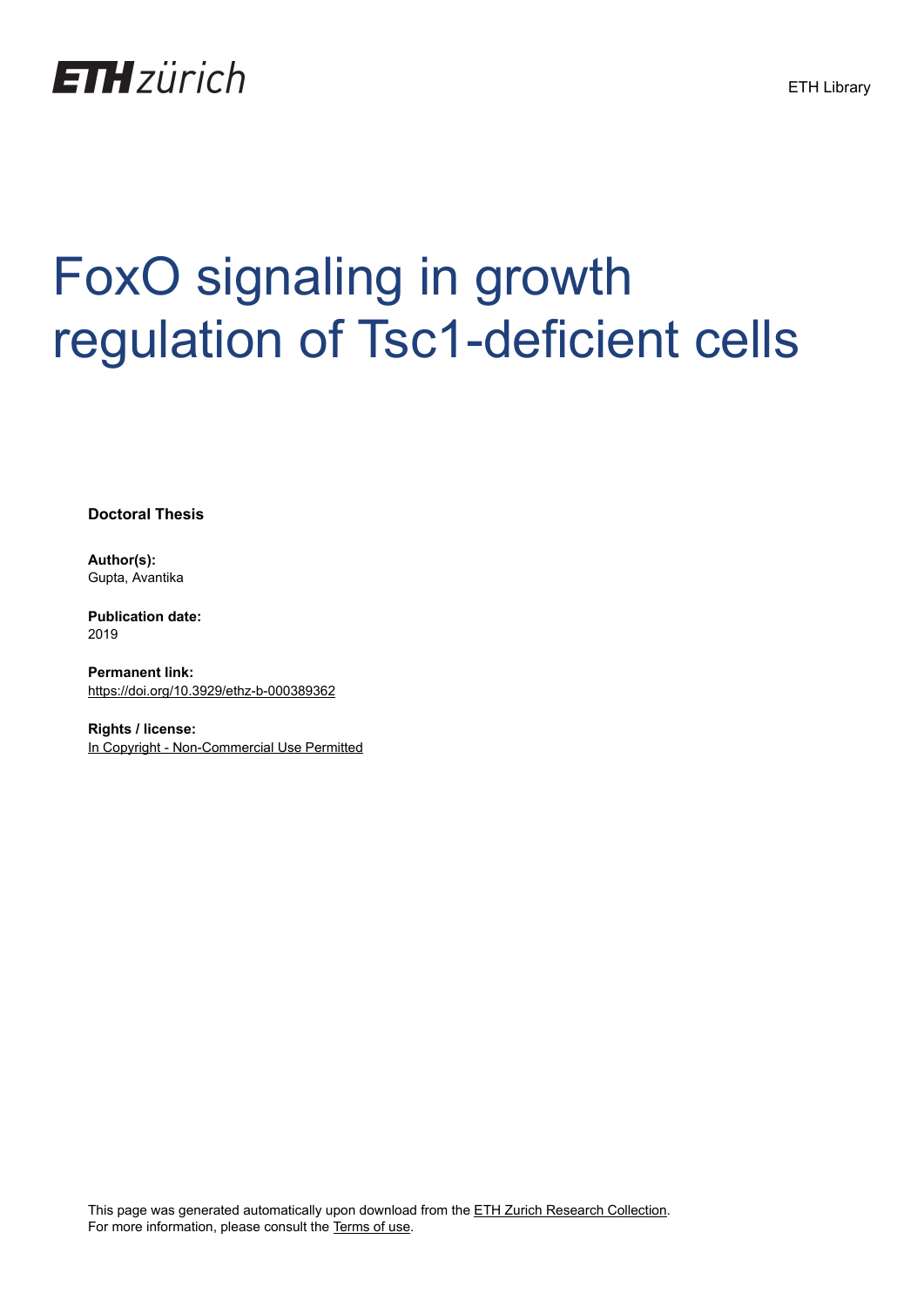DISS. ETH NO. 26407

## **FoxO signaling in growth regulation of Tsc1-**

### **deficient cells**

A thesis submitted to attain the degree of

DOCTOR OF SCIENCES of ETH ZURICH

(Dr. sc. ETH Zurich)

presented by

#### **AVANTIKA GUPTA**

M.Sc. (Hons.), Birla Institute of Technology & Science Pilani

born on 08.03.1991

citizen of India

accepted on the recommendation of

Prof. Dr. Ernst Hafen

Dr. Hugo Stocker

Prof. Dr. Gerald Schwank

Prof. Dr. Iswar Hariharan

Prof. Dr. Aurelio Teleman

2019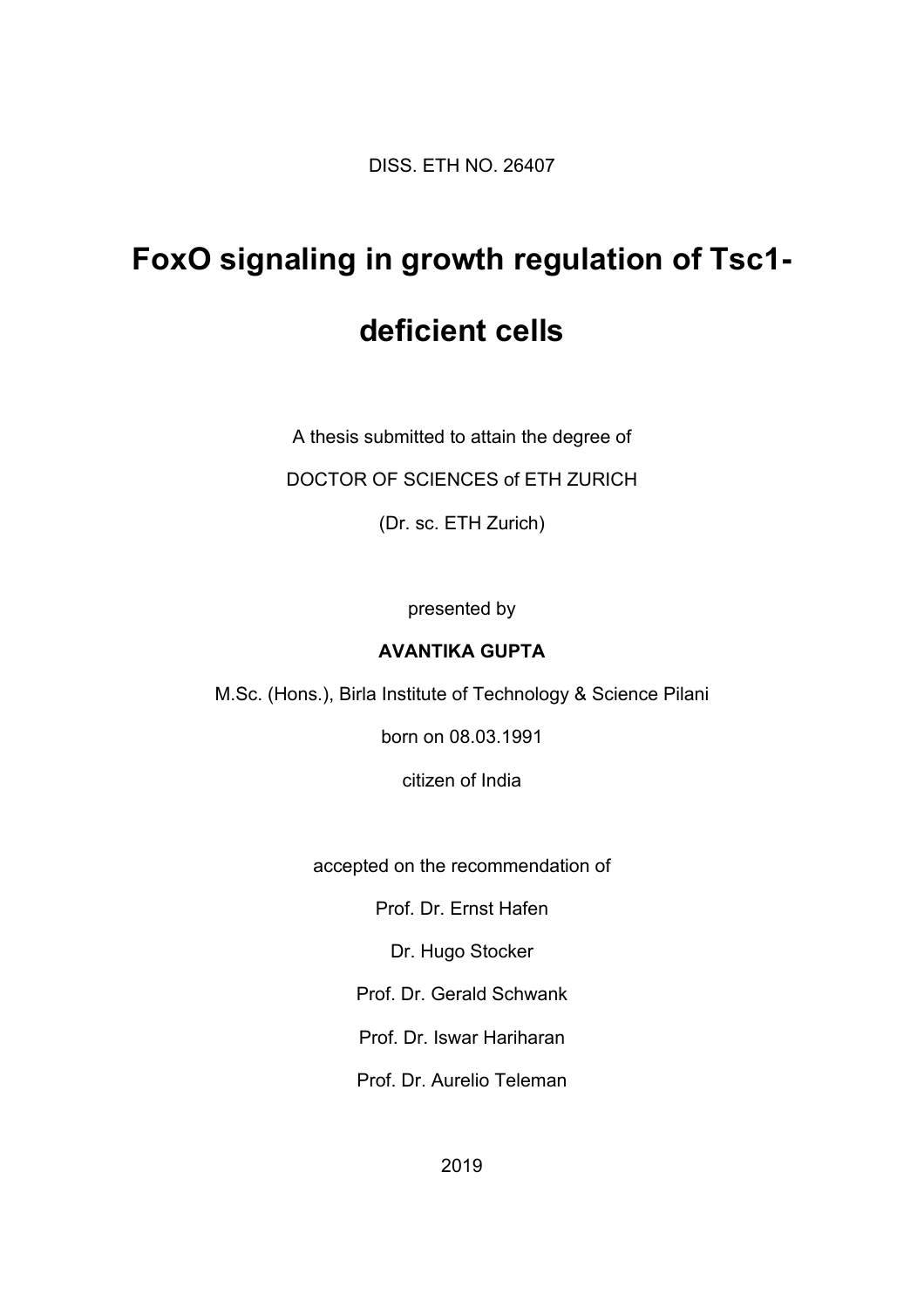#### **1. ABSTRACT**

Cancer cells have an extraordinary ability to adapt to intracellular insults, environmental stresses or the selective pressure applied by therapy. Such adaptations can be manifested via metabolic changes, epigenetic reprogramming or remodeling of the tumor microenvironment, and can aid in tumor growth and progression on the one hand, while also conferring vulnerabilities to cancer cells distinct from normal cells. These dependencies are appealing targets and have been exploited in various treatment strategies against cancer. However, such therapies have not always been successful due to the inherent resistance or relapse of tumors, highlighting the importance of understanding the signaling landscape of individual tumor types.

Dietary restriction is endorsed as an effective means to suppress tumor growth and improve the efficacy of cancer therapies. However, not all tumors are sensitive to dietary restriction, as has been shown for tumors with high PI3K activation. The mechanism of this resistance has been further explored in a model of early tumorigenesis in *Drosophila*, where cells mutant for the tumor suppressor Pten are resistant to nutrient restriction (NR) and exhibit a growth advantage as compared to the surrounding wild-type cells. Here, we report that cells lacking Tsc1, a component of the tuberous sclerosis complex, are also resistant to NR, but the tissue overgrowth is a consequence of enlarged cell size as opposed to the increased cell division rate of *Pten* mutant cells. Differential activation of the transcription factor FoxO is essential in limiting the proliferation of *Tsc1* mutant cells under NR, in the presence of either wild-type or overproliferating *Pten* mutant cells. Additionally, FoxO also inhibits precocious differentiation in cells with high mTORC1 activity under NR.

The main goal of the present thesis was to identify the FoxO target genes responsible for the proliferation brake in *Tsc1* mutant cells upon NR. Transcriptomic and genetic analyses identified a role of the endoplasmic reticulum (ER) stress response pathways in regulating the growth of *Tsc1* mutant cells downstream of FoxO. Similar to the loss of FoxO function, induction of ER stress enhanced the overgrowth of *Tsc1* mutant tissues. Significant efforts have been made to target the dependence of diverse cancers on ER stress upregulation. Our results suggest such strategies as promising

1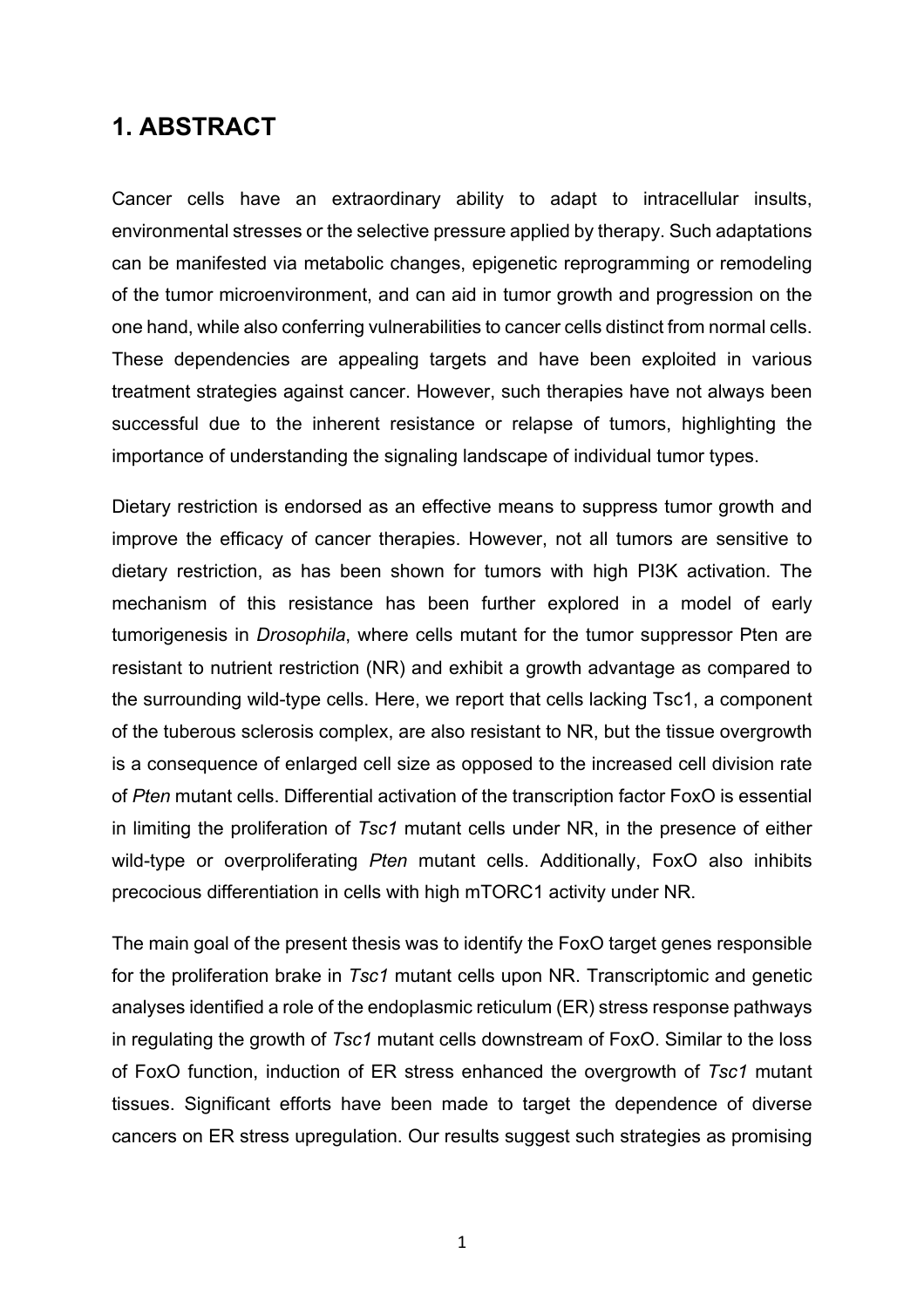treatment options for tumors with elevated mTORC1 activity and a suppression of FoxO.

In addition to the intrinsic and extrinsic factors, intracellular pH (pHi) is a critical feature that is deregulated in cancer cells. Studies on pH dynamics have been limited in *Drosophila* because of unavailability of efficient tools for pH measurement. Here, we describe the generation of a ubiquitously expressed, genetically encoded pH indicator, tpHusion, which can be used to robustly monitor changes in pHi in different tissues during development or in disease states. We also report the combination of tpHusion with genetic manipulations to analyze the effect of clonal loss of tumor suppressors on pHi. These results demonstrate that tpHusion is a powerful tool to study pHi in *Drosophila*.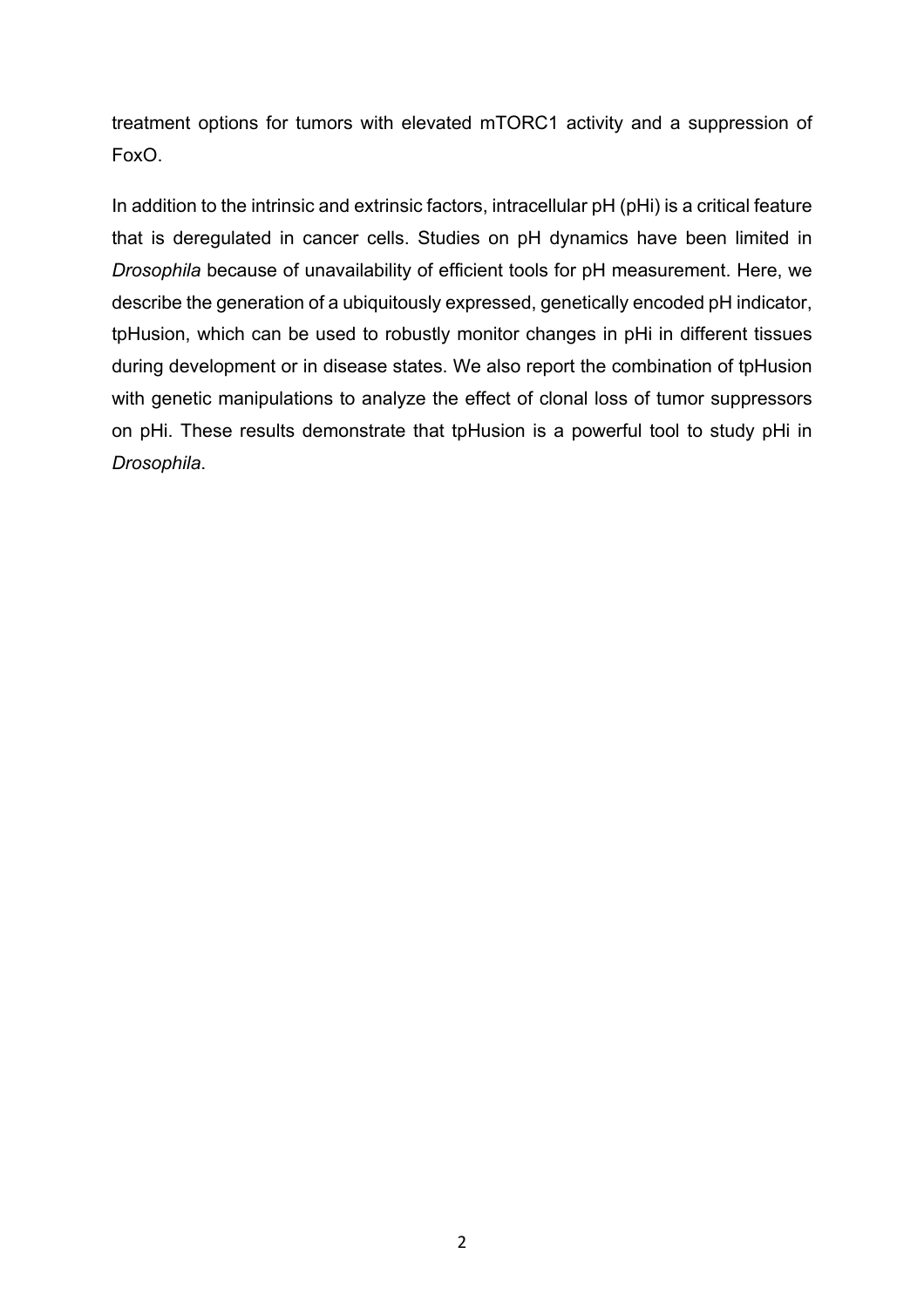#### **2. ZUSAMMENFASSUNG**

Krebszellen sind in der Lage, sich an intrazelluläre und extrazelluläre Stressfaktoren oder an den durch eine Therapie ausgeübten selektiven Druck anzupassen. Solche Anpassungen können sich durch Stoffwechselveränderungen, epigenetische Umprogrammierung oder Umgestaltung der Tumor-Mikroumgebung manifestieren. Sie können einerseits Tumorwachstum und -progression unterstützen; andrerseits bewirken sie in Krebszellen auch Schwachstellen, welche als attraktive Angriffspunkte dienen und in verschiedenen Behandlungsstrategien gegen Krebs ausgenutzt werden. Solche Therapien waren jedoch häufig aufgrund von inhärenter Resistenz oder des Rückfalls von Tumoren nicht erfolgreich, was die Wichtigkeit unterstreicht, die Signallandschaft einzelner Tumortypen besser zu verstehen.

Ernährungseinschränkungen werden als wirksames Mittel zur Unterdrückung des Tumorwachstums und zur Verbesserung der Wirksamkeit von Krebstherapien empfohlen. Allerdings reagieren nicht alle Tumoren auf diätetische Einschränkungen, wie für Tumoren mit hoher PI3K-Aktivierung gezeigt wurde. Der Mechanismus dieser Resistenz wurde in einem Modell der frühen Tumorentstehung in *Drosophila* weiter untersucht, in welchem Zellen, die für den Tumorsuppressor Pten mutiert sind, gegen Nährstoffrestriktion (NR) resistent sind und einen Wachstumsvorteil im Vergleich zu den umgebenden Wildtypzellen aufweisen. Hier berichten wir, dass Zellen, denen der Tumorsuppressor Tsc1 (eine Komponente des *Tuberous Sclerosis Complex*) fehlt, auch gegen NR resistent sind. Das Überwachsen des Gewebes ist aber eine Folge vergrösserter Zellen, im Gegensatz zur erhöhten Zellteilungsrate von *Pten*-mutanten Zellen. Eine differentielle Aktivierung des Transkriptionsfaktors FoxO ist wesentlich für die Begrenzung der Proliferation von *Tsc1*-mutanten Zellen unter NR in Gegenwart von entweder Wildtyp- oder überproliferierenden *Pten*-mutanten Zellen. Zusätzlich inhibiert FoxO auch die frühzeitige Differenzierung in Zellen mit hoher mTORC1- Aktivität unter NR.

Das Hauptziel der vorliegenden Arbeit war es, die Zielgene von FoxO zu identifizieren, welche für die Proliferationsbremse verantwortlich sind. Transkriptomische und genetische Analysen deckten eine Rolle der Stressantwort des endoplasmatischen Retikulums (ER) bei der Regulierung des Wachstums von *Tsc1*-mutanten Zellen

3